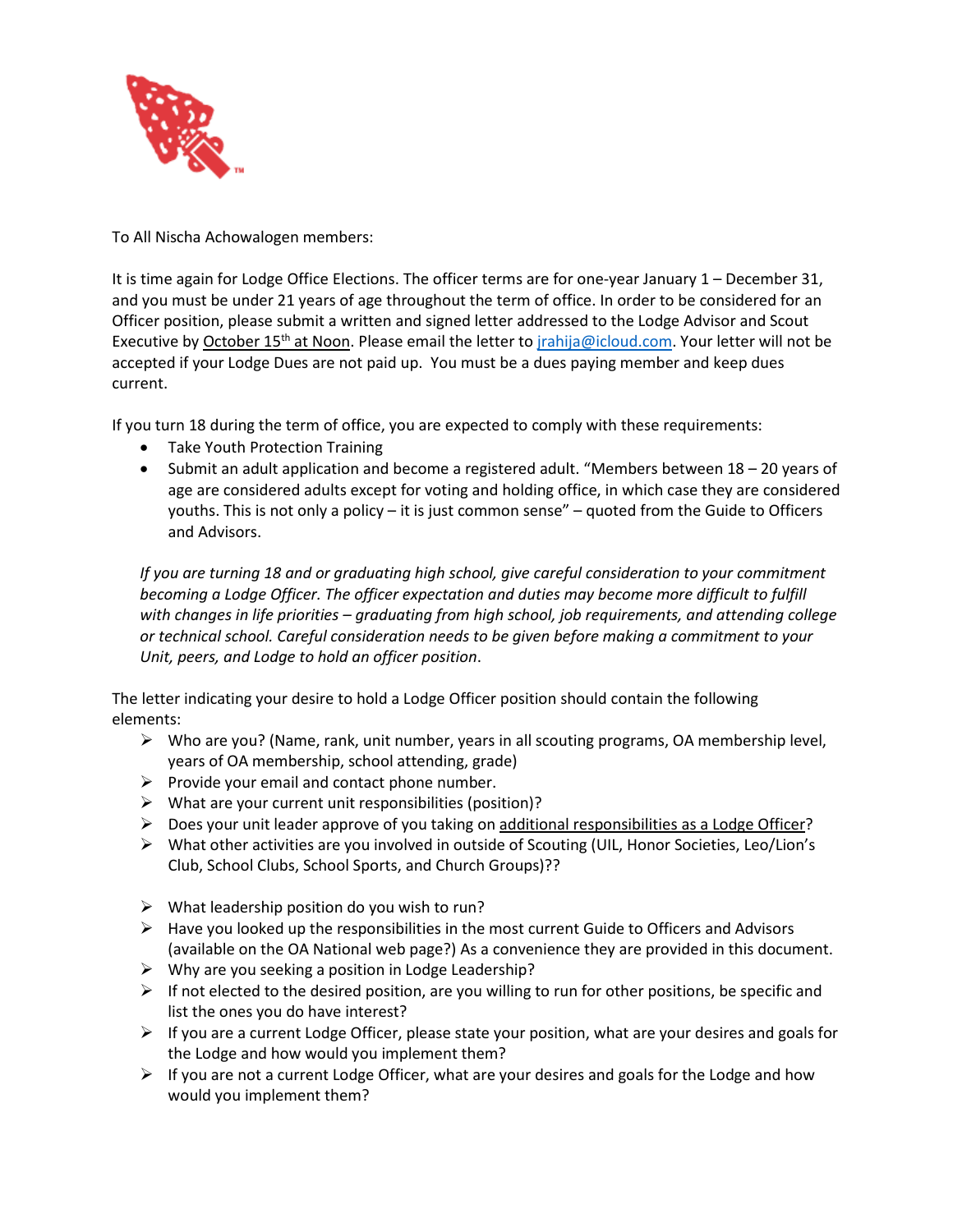

Please include a school photo or other photo with your letter as a pdf or jpg file format please. (Copy and paste into your letter if that's easier.

Additionally, every LEC (Lodge Chief and Vice Chiefs) member is expected to attend our annual Planning and Leadership Development sessions, watch the POLESTAR training. Please note these important dates

## 2021

- Fall Fellowship 10/29 8PM to 10/30 5 PM (Brotherhood Induction Only 10/29 and Banquet 10/30) – CDH, Pay 2022 Dues!
- November 13, 2021 LEC Lodge Leadership Development Place and Time TBA

## 2022

- Pay your dues! (\$15, subject to change by the LEC)
- Unit Elections Ongoing through May  $1<sup>st</sup>$ , please have these completed by 5/1 for the year.
- LEC 1/3, 2/7, 3/7, 4/4, 5/2, 6/6, 7/4, 8/1, 9/5, 10/3, 11/7, 12/5 *First Monday of Month in evening – some by zoom, some in person*
- Section Conclave April 15-17 Caddo Lodge in Louisiana Travel time 7-8 hrs. each way.
- Beaver Day 4/29 5/1 MK Brown (Ordeal and Brotherhood Inductions)
- NOAC University of Tennessee at Knoxville, TN. July 25-July 30<sup>th</sup> Conference, Including Travel time – July 22 – August 2 (assumes driving, final travel options/decision will be a joint delegate decision).
- Summer Ordeal 8/12/ 8/14 MK Brown (Ordeal and Brotherhood Inductions)
- Vigil Honor Induction 10/7 10-8 MK Brown (Vigil Honor Members Only)
- Fall Fellowship 10/28 10/29 (Brotherhood Induction Only 10/28 and Banquet  $10/29$ ) – CDH
- November 5<sup>th</sup> LEC Lodge Leadership Development Place and Time TBA

Thank you for taking the effort to write a letter, these will be posted or made available to general membership before voting takes place at Fall Fellowship. There will also be an opportunity just prior to voting for a brief speech. Please expect a phone call from an Advisor to discuss your letter, we will use the contact information you provided. Each person running for office is approved by the Advisors and Supreme Chief of the Fire.

#### **Elected Officer Positions and their role expectations**: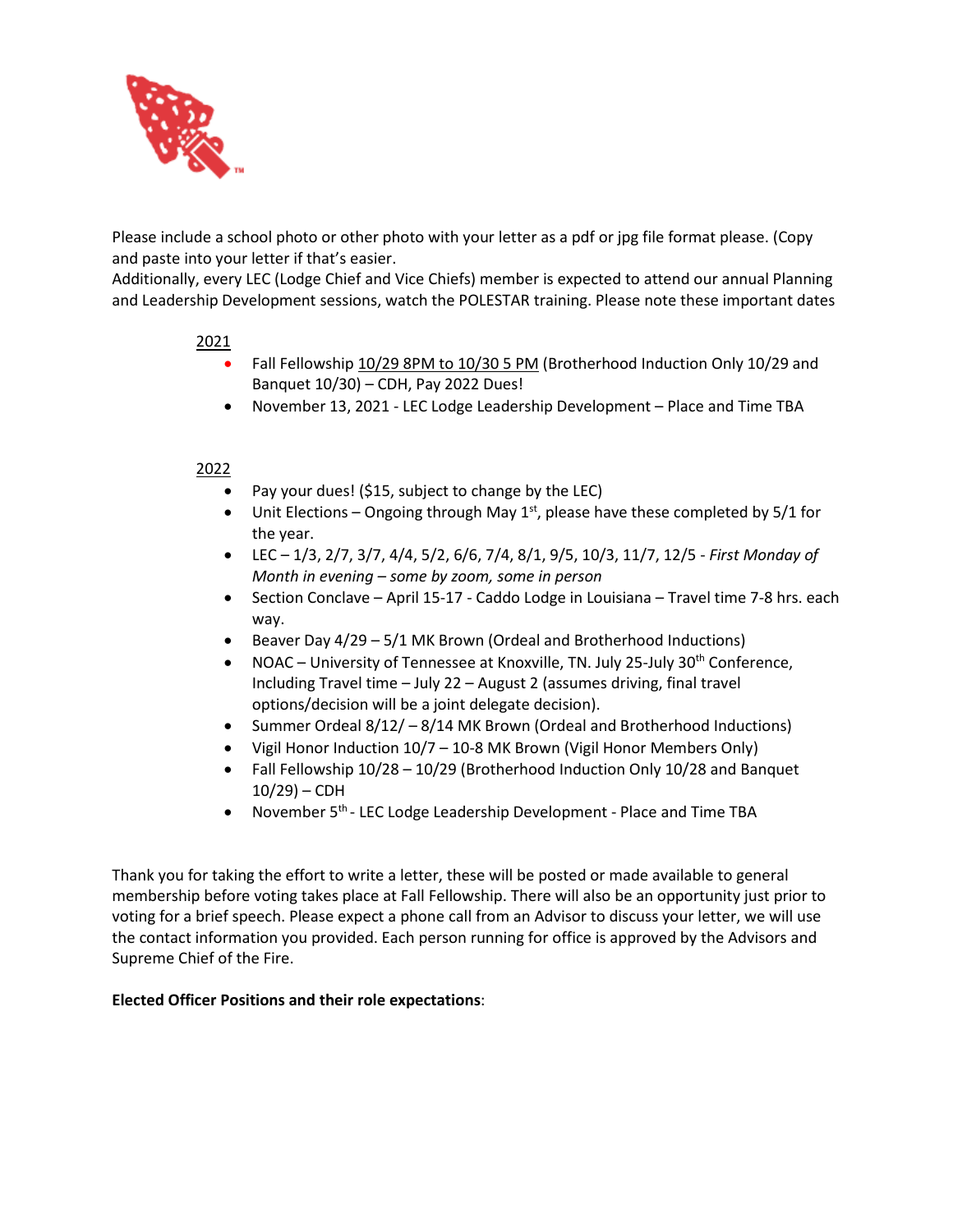

**Lodge Chief - a member of the Lodge Key 3 – Lodge Chief, Lodge Advisor, and Staff Advisor**. The following is taken directly from the Guide to Officers and Advisors and describes the Lodge Chief role.

| <b>The Lodge Chief</b> |                                                                                                                                                                                                                                                                                                     | <b>The Lodge Adviser</b> |                                                                                                                                                                                                                                                                                                                                                                                                                 | <b>The Lodge Staff Adviser</b>                                                                                                                                                                                                                                                                                                                                                                                                  |  |
|------------------------|-----------------------------------------------------------------------------------------------------------------------------------------------------------------------------------------------------------------------------------------------------------------------------------------------------|--------------------------|-----------------------------------------------------------------------------------------------------------------------------------------------------------------------------------------------------------------------------------------------------------------------------------------------------------------------------------------------------------------------------------------------------------------|---------------------------------------------------------------------------------------------------------------------------------------------------------------------------------------------------------------------------------------------------------------------------------------------------------------------------------------------------------------------------------------------------------------------------------|--|
| 1                      | Elected from the youth member-1.<br>ship of the lodge. Responsible to<br>the Scout executive through the<br>lodge adviser and staff adviser<br>for performance of duties.<br>Becomes a member of the<br>council camping or program<br>committee.                                                    |                          | Appointed annually by the Scout 1.<br>executive. Becomes a member<br>of the council camping or pro-<br>gram committee and may be<br>elected to the council executive<br>board. Attends all meetings of<br>that council committee and<br>knows the camping situation in<br>each unit. Knows from chapter<br>reports which units need camp-<br>ing promotion and training.                                        | Appointed annually by the Scout<br>executive. If not a member when<br>appointed, participates in the first<br>available Ordeal. Consults with<br>the Scout executive on annual<br>performance and appointment<br>of the lodge adviser.                                                                                                                                                                                          |  |
|                        | 2. Responsible for adherence to the 2.<br>program and policies of the<br>Attends<br>appropriate<br>lodge.<br>council, section, regional, and<br>national OA functions.                                                                                                                              |                          | Understands the policies and 2.<br>principles of the OA and sees<br>that they are followed in the<br>lodge. Sees that all lodge funds<br>are handled properly. Attends all<br>lodge functions. Attends appro-<br>priate council, section, regional,<br>and national OA functions.                                                                                                                               | Understands the policies and<br>principles of the Boy Scouts of<br>America and the Order of the<br>Arrow<br>Communicates<br>and<br>ensures their application to OA<br>functions. Ensures funds are<br>properly budgeted, receipted,<br>disbursed.<br>transmitted<br>and<br>according to council procedures<br>and the accounting manual of<br>the BSA. Attends all lodge func-<br>tions and other appropriate OA<br>activities. |  |
|                        | 3. Works closely with the lodge 3.<br>adviser, seeking advice and train-<br>ing. The chief does not wait for<br>the adviser to call, but calls the<br>adviser often. Establishes annual<br>goals and objectives for the<br>lodge including attainment of<br>Journey to Excellence recogni-<br>tion. |                          | Sees that the lodge officers get 3.<br>the job done by providing them<br>with tools, opportunities, and<br>necessary transportation. Knows<br>the adult role in the Order of the<br>Arrow and does not wait for the<br>lodge chief to call, but is self-<br>motivated and offers help. Assists<br>in establishing goals and objec-<br>tives, including attainment of<br>Journey to Excellence recogni-<br>tion. | Provides council, regional, and<br>national information, literature,<br>and correspondence to lodge<br>advisers and appropriate com-<br>mittees. Orders materials and<br>supplies from the national ser-<br>vice center and Supply Group.                                                                                                                                                                                       |  |
|                        | 4. Attends all lodge activities and 4.<br>lodge<br>executive committee<br>meetings. Promotes attendance<br>and participation of lodge offi-<br>cers and committee chairs.                                                                                                                           |                          | Makes sure that the lodge chief 4.<br>conducts the lodge executive<br>committee meetings. Attends<br>and sits with the lodge chief at all<br>meetings and activities.                                                                                                                                                                                                                                           | Works with the lodge adviser to<br>help the lodge chief conduct<br>lodae<br>executive committee<br>meetings. Attends and sits with<br>the lodge adviser and lodge<br>chief                                                                                                                                                                                                                                                      |  |
|                        | 5. Appoints lodge operating com-<br>mittee chairs in consultation with<br>the lodge adviser and lodge staff<br>adviser.                                                                                                                                                                             | 5.                       | Appoints an adult adviser to each 5.<br>lodge officer and committee<br>chairman, in consultation with<br>the lodge chief and staff adviser.                                                                                                                                                                                                                                                                     | Recommends and obtains Scout<br>executive approval of prospec-<br>tive adult advisers.                                                                                                                                                                                                                                                                                                                                          |  |
|                        | 6. Assigns lodge members to oper-<br>ating committees in consultation<br>with the lodge adviser and lodge<br>staff adviser                                                                                                                                                                          | 6.                       | Helps every adult Arrowman in 6.<br>the lodge to be a functioning<br>adviser, either as a unit leader or<br>an adult adviser to a lodge or<br>chapter committee or project.<br>There are no honorary adult<br>positions in the Order, the lodge,<br>or the chapter.                                                                                                                                             | Encourages appropriate adult<br>participation and support to<br>activities.<br>committees<br>and<br>Informs professional staff associ-<br>ates of OA activities, program,<br>and correspondence.                                                                                                                                                                                                                                |  |

# The Key 3 Team For Lodge Administration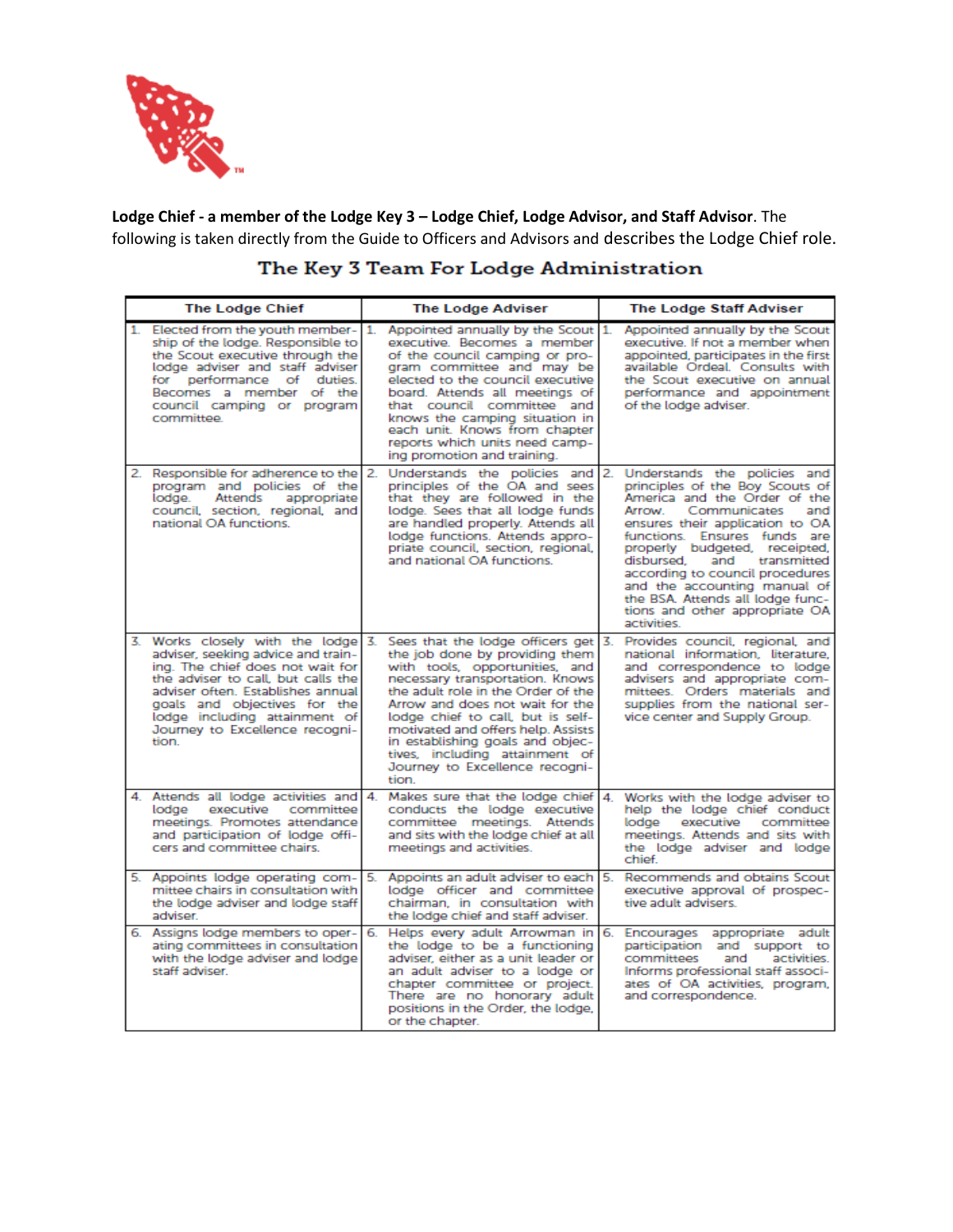

| <b>The Lodge Chief</b> |                                                                                                                                                            | <b>The Lodge Adviser</b> |                                                                                                                                                                                                                                                                                                                                                                                                                                                                                                                                                                                                          | <b>The Lodge Staff Adviser</b> |                                                                                                                                                                                                                                                                                                                                                                                                                                  |
|------------------------|------------------------------------------------------------------------------------------------------------------------------------------------------------|--------------------------|----------------------------------------------------------------------------------------------------------------------------------------------------------------------------------------------------------------------------------------------------------------------------------------------------------------------------------------------------------------------------------------------------------------------------------------------------------------------------------------------------------------------------------------------------------------------------------------------------------|--------------------------------|----------------------------------------------------------------------------------------------------------------------------------------------------------------------------------------------------------------------------------------------------------------------------------------------------------------------------------------------------------------------------------------------------------------------------------|
| assignments.           | 7. Reminds lodge officers and 7.<br>committee chairmen to attend<br>meetings of lodge operating<br>committees related to their                             |                          | Reminds adult lodge committee 17.<br>advisers to attend the meetings<br>of the lodge operating commit-<br>tees related to their assignments.<br>Ensures<br>the lodge charter<br>renewal application is completed<br>and submitted on time.                                                                                                                                                                                                                                                                                                                                                               |                                | Works with the lodge adviser to<br>ensure appropriate adult partici-<br>pation in meetings of lodge<br>operating committees related to<br>their assignments. With the lodge<br>adviser, ensures the lodge char-<br>ter renewal application is com-<br>pleted and submitted on time.                                                                                                                                              |
|                        | executive committee meetings.<br>Works from an agenda estab-<br>lished by the Key 3. Solicits<br>agenda items from lodge officers<br>and committee chairs. |                          | 8. Presides over all lodge and lodge   8. Aids the lodge chief in producing   8.<br>effective agendas for these<br>meetings. Promotes attendance<br>of appointed adult advisers.<br>Encourages work with officers<br>and committee chairmen prior<br>to the meetings.                                                                                                                                                                                                                                                                                                                                    |                                | agenda<br>Recommends<br>items.<br>Ensures that financial and activity<br>reports required from the coun-<br>cil office are printed with timely<br>information. Works with advisers<br>to the lodge treasurer and other<br>committees concerning<br>the<br>information in the reports.                                                                                                                                            |
| 9.                     | conducting lodge activities.                                                                                                                               |                          | Responsible for planning and 9. Limits annual lodge activities to 9.<br>an appropriate number of excit-<br>ing events scheduled each year<br>that involve the entire lodge<br>membership. These activities<br>should be well planned and pro-<br>vide opportunities for the Arrow-<br>men to learn more about the<br>Order and how to provide effec-<br>tive service. Clears all dates with<br>the staff adviser.                                                                                                                                                                                        |                                | Represents the OA at the council<br>annual<br>planning conference,<br>coordinating dates with council.<br>section, region, and national<br>dates. Makes appropriate reser-<br>vations for council facilities.<br>Works with office staff to ensure<br>timely communication to the<br>membership and units. Involves<br>the OA in council programs.<br>Ensures lodge representation at<br>national and section OA func-<br>tions. |
|                        | officers and committee chairs.                                                                                                                             |                          | 10. Delegates duties to fellow lodge 10. Helps the lodge chief delegate 10. Monitors the delegation<br>the full burden of the lodge pro-<br>gram so that it is shared with the<br>other lodge officers and com-<br>mittee chairmen.                                                                                                                                                                                                                                                                                                                                                                      |                                | of<br>responsibilities and assists the<br>lodge adviser and lodge chief in<br>evaluation, assignments, and fol-<br>low-up.                                                                                                                                                                                                                                                                                                       |
|                        | gives complete support to the<br>lodge program.                                                                                                            |                          | 11. Sees that the chapter program 11. Understands that the chapter 11.<br>(when so organized) is a division<br>of the lodge for carrying out the<br>lodge program. Understands that<br>the chapter is not a superunit<br>unto itself, but is a camping pro-<br>motion aid for units. Every youth<br>in the chapter is a member of a<br>unit and has unit responsibilities.<br>Each chapter activity should<br>result in an enriched program for<br>units. Frequently reviews the<br>goals with officers to see that the<br>Order of the Arrow program is<br>being actively followed in each<br>district. |                                | Recommends to the Scout exec-<br>utive the appointment of chapter<br>staff advisers. Communicates<br>with chapter staff advisers and<br>ensures appropriate council ser-<br>vices to the chapter system.<br>Evaluates and makes suggestions<br>for chapter programs.                                                                                                                                                             |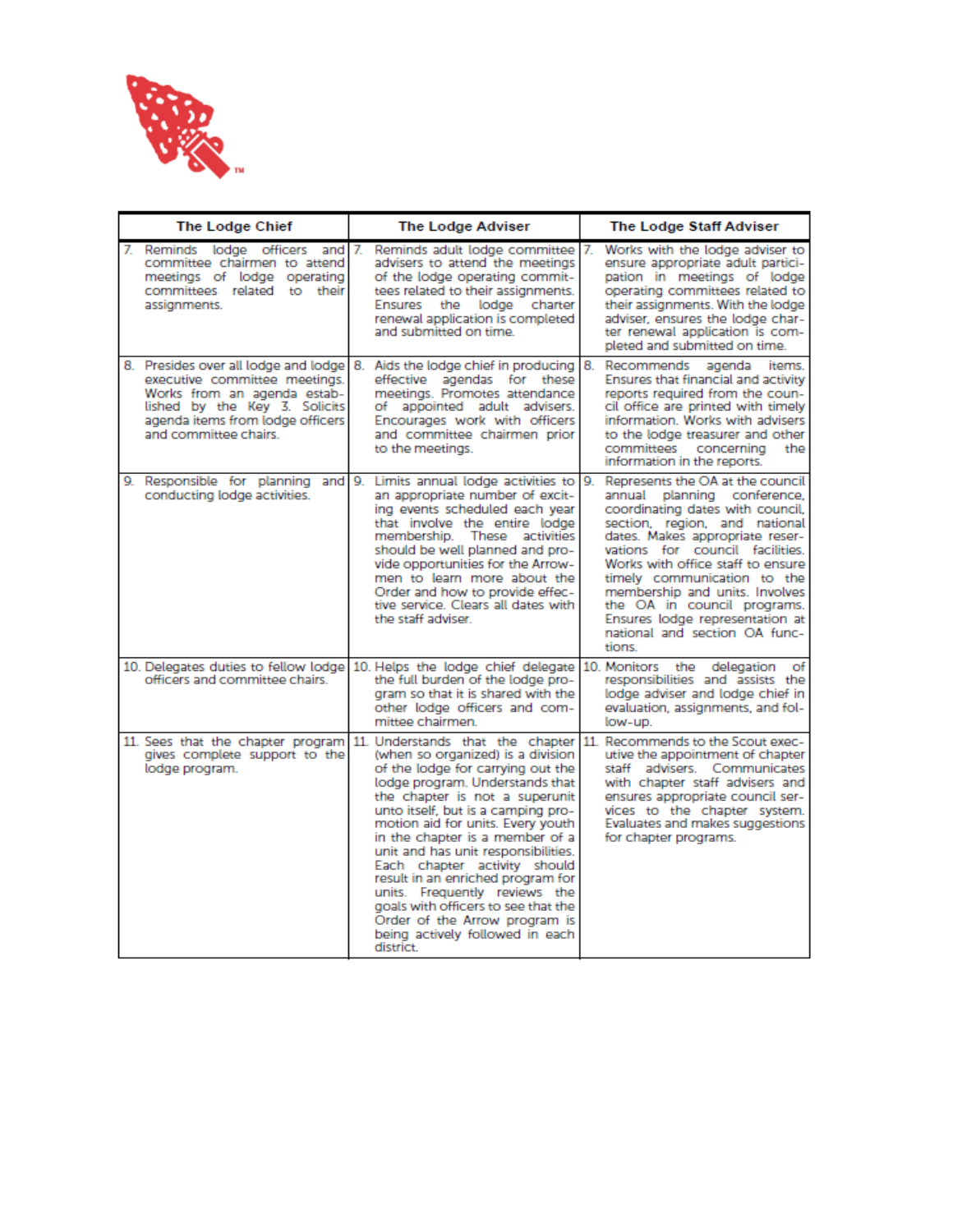

| <b>The Lodge Chief</b>                                                                                                              | <b>The Lodge Adviser</b>                                                                                                                                                                                                                                                                                                                                                                                                   | <b>The Lodge Staff Adviser</b>                                                                                                                                                                                 |  |
|-------------------------------------------------------------------------------------------------------------------------------------|----------------------------------------------------------------------------------------------------------------------------------------------------------------------------------------------------------------------------------------------------------------------------------------------------------------------------------------------------------------------------------------------------------------------------|----------------------------------------------------------------------------------------------------------------------------------------------------------------------------------------------------------------|--|
| 12. Undertakes lodge service proj-<br>ects with the advice and approval<br>of their adviser.                                        | 12. Clears all lodge service projects 12.<br>with the staff adviser. Knows that<br>the Arrowman is primarily a<br>member of a unit and that Order<br>of the Arrow projects must NOT<br>remove a youth from their unit<br>too often. The lodge service<br>projects undertaken should be<br>directly related to camping, the<br>council Cub Scout, Scouts BSA.<br>Venturing, or Sea Scouts pro-<br>grams, and the community. | Keeps the Scout executive<br>informed on all OA projects.<br>Recommends potential service<br>projects for OA consideration.<br>Coordinates with the camp<br>ranger on Ordeal and other OA<br>projects at camp. |  |
| 13. Appoints the Vigil Honor nomi-<br>nating committee (chair and<br>members approved by the lodge<br>adviser and Scout executive). | 13. Appoints an adviser to the Vigil<br>Honor nominating committee in<br>coordination with the lodge<br>chief and staff adviser.                                                                                                                                                                                                                                                                                           | 13. Administratively<br>the<br>supports<br>functions of the Vigil Honor<br>nominating committee.                                                                                                               |  |
| 14. Promotes the correct wearing of<br>the Scout uniform by personal<br>example and special lodge edu-<br>cation programs.          | 14. Sets the example for youth and<br>adult Arrowmen by correctly<br>wearing the Scout uniform with<br>the proper badges and insignia<br>correctly placed.                                                                                                                                                                                                                                                                 | 14. Sets the example for youth and<br>adult Arrowmen by correctly<br>wearing the Scout uniform with<br>proper badges and insignia cor-<br>rectly placed.                                                       |  |
| 15. Works with the adviser in provid-<br>ing the lodge officers and chair-<br>with<br>unit<br>men<br>contact<br>information.        | 15. Provides lodge officers and 15. Secures rosters and<br>committee chairmen with district<br>rosters of the units so that proper<br>contact can be made for unit<br>elections, camping promotion,<br>etc. As the lodge adviser, main-<br>tains constant and regular con-<br>tact with the staff adviser so that<br>person can quickly relay any unit<br>personnel changes, etc.                                          | reports<br>required by the OA in a timely<br>manner for their use.                                                                                                                                             |  |

Historically Nischa Achowalogen has not had Vice Chiefs for the following committees. The Lodge Chief works with the Lodge Advisor to coordinate and manage leadership developments and ad hoc committees – such as Section Conclave preparation.

Leadership development committee. Plans an annual conference to build members' leadership and job-specific skills, coordinates continued leadership training throughout the year based on current lodge needs.

Ad hoc committees. Committees are sometimes appointed on a temporary basis to carry out some specific assignments such as lodge officer nominations, Vigil Honor nominations, lodge rule revisions, or running a single service project, a banquet, or other major lodge activity.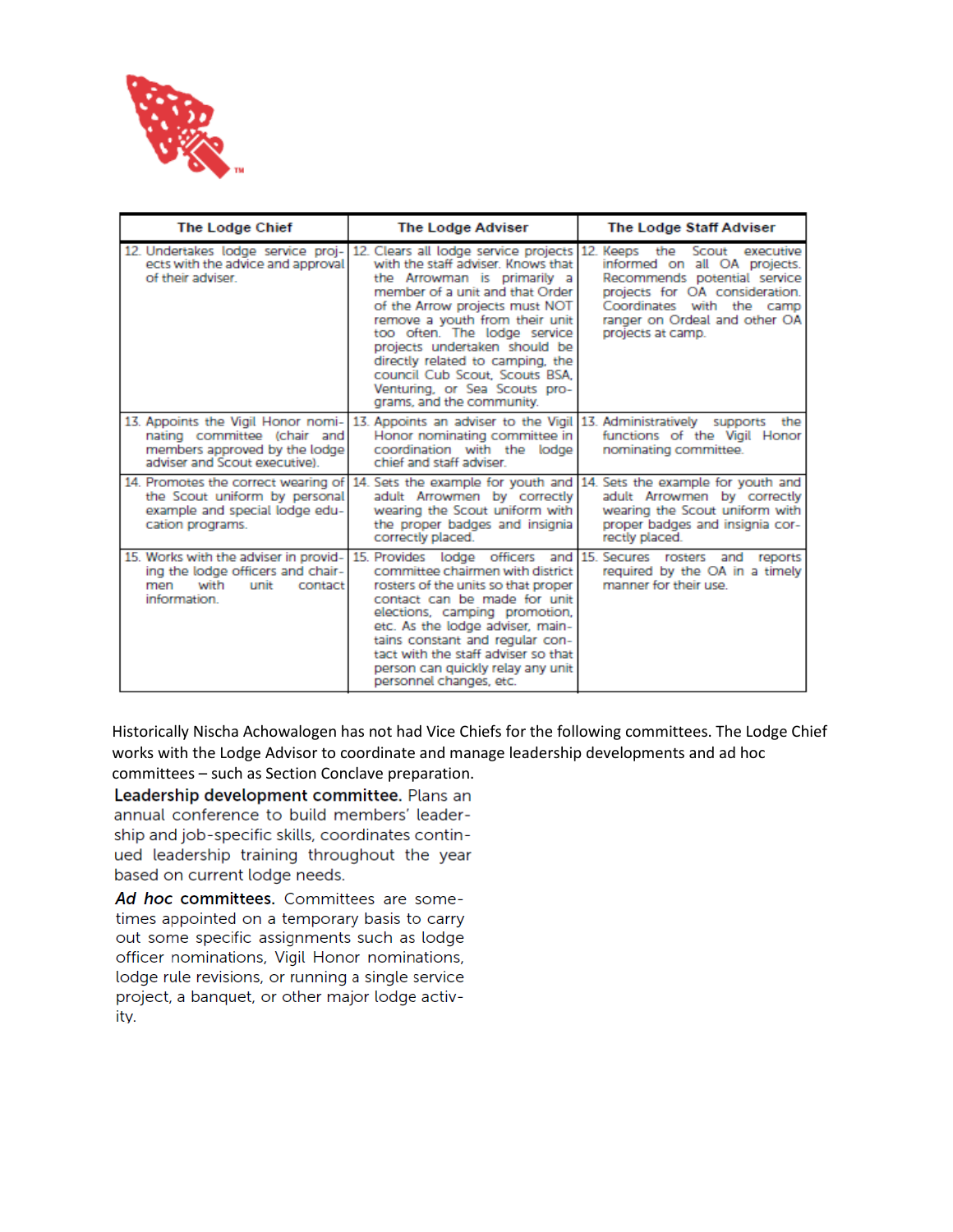

**The various Vice Chiefs chair committees as described in the Guide for Officers and Advisors. They act in their roles both alone and with other members as needed for various activities. Each Vice Chief will have an Adult Advisor that is selected by the Lodge Advisor and Staff Advisor, and approved by the Supreme Chief of The Fire (Scout Executive)** 

## **Vice Chief of Activities**

Activities committee. Develops plans for two or three membership meeting activities for the lodge each year and is responsible for carrying them out.

## **Vice Chief of Service**

Service committee. Suggests a yearly schedule of service projects, obtains lodge approval, and makes complete plans for accomplishing the work.

#### **Vice Chief of Ceremonies**

Ceremonial committee. Recruits and trains ceremonialists for pre-Ordeal, Ordeal, and Brotherhood ceremonies, and for the Vigil Honor unless that responsibility is managed by a Vigil committee. Researches appropriate ceremonial attire, procures or assists members in making it, and ensures the attire is clean, properly stored and in good repair. Maintains ceremonial circles used in the performance of all lodge ceremonies. Conducts lodge and unit ceremonies when requested.

Managing the Vigil Honor Ceremony will be appointed by the Lodge Chief and Advisor.

#### **Vice Chief of Membership**

Unit elections committee. Sends out information to unit leaders regarding candidate election procedures, organizes and trains election teams, schedules visits of election teams to units, and records the results of elections.

The Vice Chief of Membership also assists with all activity member check-in, tracking member dues payments and working with Vice Chief Communications to provide notice of Brotherhood eligibility, and promote Ordeal Member activation after their induction.